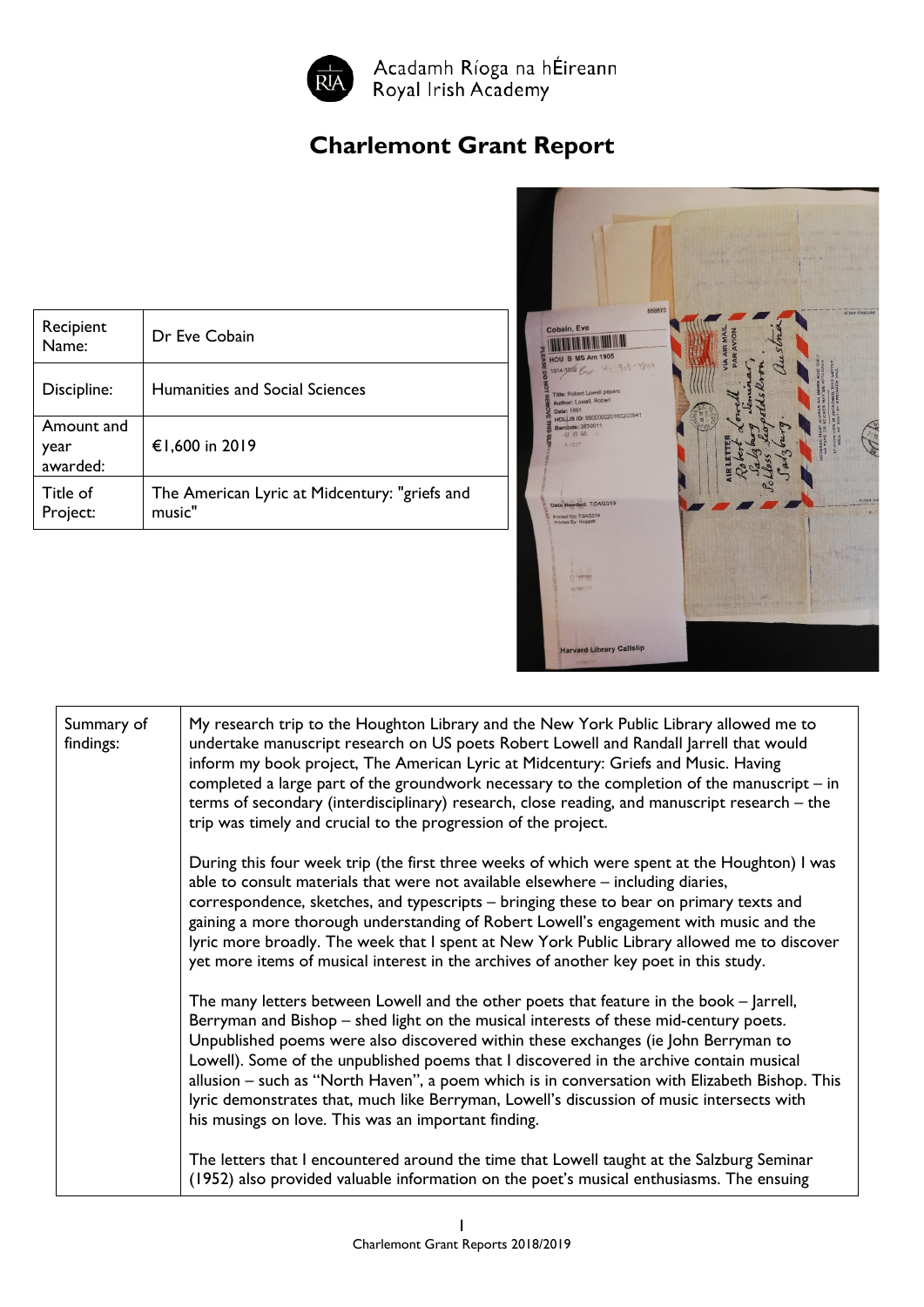

Acadamh Ríoga na hÉireann<br>Royal Irish Academy

## **Charlemont Grant Report**

|                                           | correspondence between Lowell and Giovanna Madonia, a music student whom he met in<br>Salzburg, further depict Lowell's mixing of music and romantic affairs. These letters make it<br>clear that this relationship was of a greater significance and intensity than represented in<br>Lowell's biographies - and that it informed his understanding of and taste in classical music.<br>These letters provide an important context for of my article on "Berryman and Lowell at the<br>Opera."                                                                                                                                                                                                                                                                                                                                      |
|-------------------------------------------|--------------------------------------------------------------------------------------------------------------------------------------------------------------------------------------------------------------------------------------------------------------------------------------------------------------------------------------------------------------------------------------------------------------------------------------------------------------------------------------------------------------------------------------------------------------------------------------------------------------------------------------------------------------------------------------------------------------------------------------------------------------------------------------------------------------------------------------|
|                                           | Lowell's profound relationship with European symbolism is another strand of this research that<br>was enhanced through the consultation of these manuscript materials, which allowed me<br>to more accurately assess Lowell's understanding of poetry's musical connections, and the role<br>of the lyric poet at midcentury. Indeed, spending time at the archive gave me the chance to<br>examine Lowell's recourse to musically oriented writers (such as Baudelaire and Rilke) through<br>schema, marginalia, and drafts of poems, particularly in Imitations.                                                                                                                                                                                                                                                                   |
|                                           | In a more general sense, my understanding of the political dimension (and origins) of Lowell's<br>poetry was reshaped as I consulted early drafts of Life Studies, Notebook 1967-1968, and<br>History. In Life Studies, for example, the poems that are often considered to be the most<br>personal have their origins in complex political thought. Lowell's concept of music, likewise,<br>emerged as politically charged - as seen in poems such as "Robespierre and Mozart as Stage"<br>and "Piano Practice (for Adrienne Rich)."                                                                                                                                                                                                                                                                                                |
|                                           | During my time at the Houghton I also began to think about avenues for new research on<br>Lowell, particularly around his relationship with women poets. In consulting letters between<br>Lowell and Elizabeth Bishop, Adrienne Rich, Anne Sexton and Sylvia Plath I have developed a<br>new appreciation of the relationships that Lowell shared with female poets of his generation<br>and the ways in which they influenced each other.                                                                                                                                                                                                                                                                                                                                                                                           |
|                                           | Consulting the Randall Jarrell Papers in New York Public Library provided further evidence of<br>the ways in which this generation of poets' work converges around the subject of music.<br>Since these holdings are not as crucial to the project as Lowell's at the Houghton, I was able to<br>see the materials I was interested in viewing in less than one week. There were still many<br>treasures to be found. Among the collection were a number of lists of records that Jarrell was<br>either listening to or purchasing. I also studied Jarrell's translations of Rilke's Die Stimmen<br>(The Voices) – musical poems that had also formed the basis of Berryman's Nervous Songs.<br>There were myriad references to Orpheus (a figure of major import for both Rilke and<br>Berryman) in manuscript poems and notebooks. |
|                                           | Overall, this research trip afforded me valuable time to think about the shape and direction of<br>my project and gave me access to a wide range of materials that have critically informed its<br>development.                                                                                                                                                                                                                                                                                                                                                                                                                                                                                                                                                                                                                      |
| Plans for<br>continuing<br>collaboration: | During my research trip I met with Prof Calista McRae (New Jersey Institute of Technology<br>Newark), who is in the process of editing, with Dr Philip Coleman, a volume of John<br>Berryman's letters with Faber and Faber. I have already collaborated with Prof McRae and Prof<br>Coleman and meeting both in New York provided an opportunity to discuss future projects -<br>indeed, both will be excellent sounding boards as I further develop my book manuscript.                                                                                                                                                                                                                                                                                                                                                            |
|                                           | Prof Stephanie Burt was unavailable to meet during my research trip (which had to be<br>rescheduled on account of archive refurbishment) but expressed a hope to meet when I return<br>in the future. My correspondence with Prof Burt in the leadup to my research trip was<br>extremely helpful and provided some useful context around the Randall Jarrell papers.                                                                                                                                                                                                                                                                                                                                                                                                                                                                |